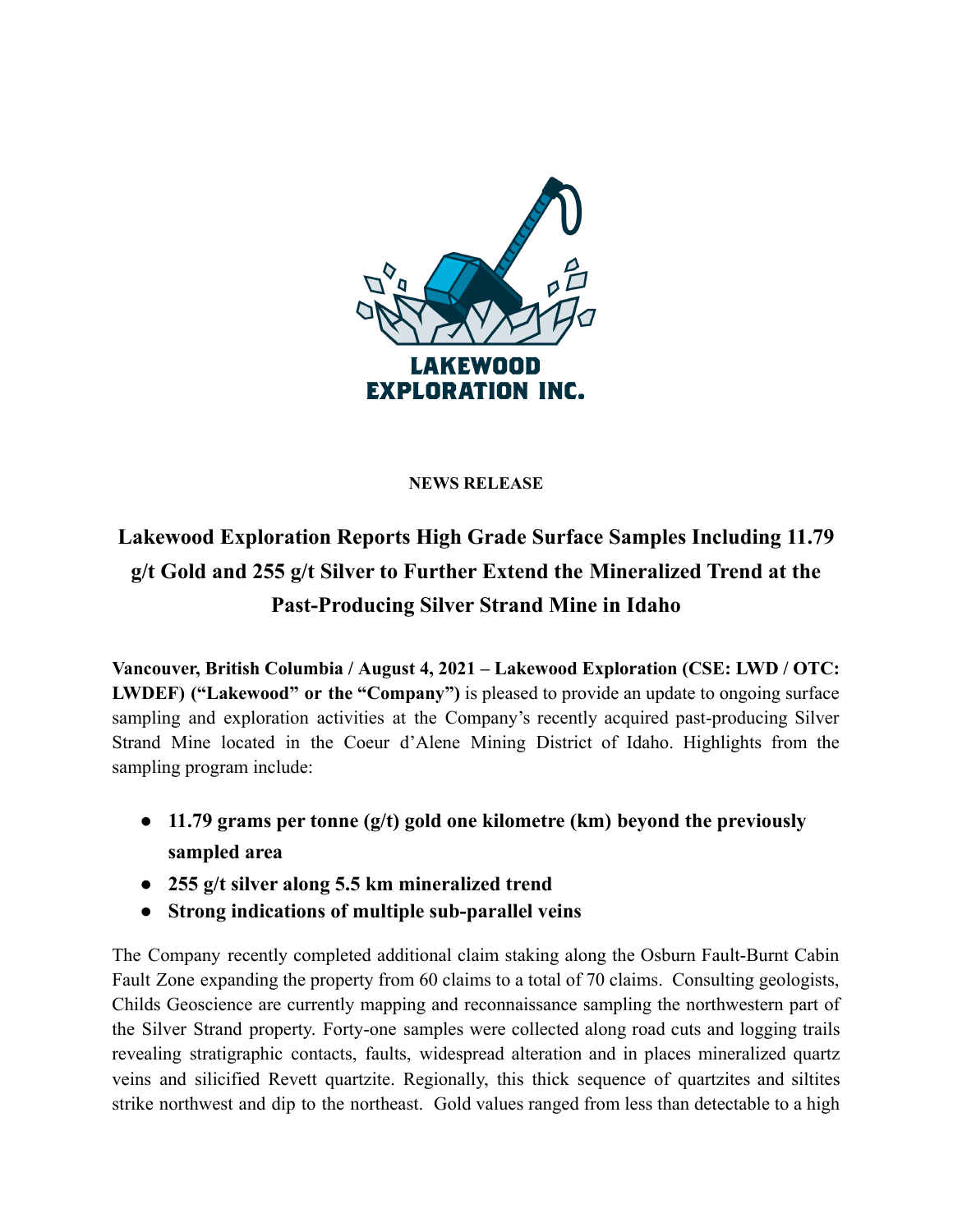of 11.79 g/t gold (Au), averaging 1.33 g/t Au. Silver values from the recent sampling ranged from a low of 1.71 g/t silver (Ag) to a high of 34.29 g/t Ag, averaging 5.48 g/t Ag. One of the better rock chip samples, PN614064, collected near the Burnt Cabin Mine reported 7.23 g/t Au and 7.54 g/t Ag. Another highly anomalous zone, central to the property position, sampled a one metre wide quartz-limonite vein, reporting 5.04 g/t Au and 6.17 g/t Ag.

| Sample ID <sup>V</sup> |        |         |     | Eastin * Northli * Colum * Sample Type | $\overline{\phantom{a}}$ Description<br>$\overline{\phantom{a}}$                     | Au g $\hbar$ $\overline{ }$ | $Aggh$ $\equiv$ |
|------------------------|--------|---------|-----|----------------------------------------|--------------------------------------------------------------------------------------|-----------------------------|-----------------|
| V993688                | 535600 | 5288872 | 11  | rock chip                              | silix, gtzite, crackle brxa, mnr mvnlts, diss py                                     | 5.21                        | 124.11          |
| V993689                | 535600 | 5288872 | 11  | rock chip                              | silix, gtzite, crackle brxa, mnr mynlts, diss py + gtz-py stockwork                  | 1.27                        | 255.43          |
| V993690                | 535600 | 5288872 | 11  |                                        | rock chip-18" chan 282°, 75° N structure, crushed zone 18" wide, clay, leached w/bxa | 3.12                        | 14.74           |
| V993691                | 535600 | 5288872 | 11  | rock chip                              | well fraxe d, sheared sillx gtzite, strong limonite                                  | 0.79                        | 60.00           |
| PN614063               | 531713 | 5290961 | 11  | $\alpha$                               | Sample from single boulder of vein quartz with abt boxworks and                      | 1179                        | 8.91            |
| PN614064               | 531809 | 5290444 | 11  | F                                      | Representative sample of vein quartz material in road with minor                     | 7.23                        | 7.54            |
| PN614086               | 535717 | 5288788 | 11. | $\alpha$                               | 1 m thick ye in quartz                                                               | 7.20                        | 34.29           |
| PN614087               | 535610 | 5288539 | 11  | F                                      | Float samples                                                                        | 0.10                        | 12.00           |
| <b>PN614088</b>        | 536361 | 5287626 | 11  | $\alpha$                               | Vein ne twork in a fault zone                                                        | 0.07                        | 4.11            |
| PN614091               | 533872 | 5289769 | 11  | Fault                                  | Grab sample of silicified breccia from 7 meter wide fault zone, sh                   | 0.10                        | 5.14            |
| PN614092               | 536088 | 5289602 | 11  | $\alpha$                               | White vein quartz with little FeOx from outcrop of veins                             | 0.07                        | 3.43            |
| PN614100               | 531405 | 5290553 | 11  |                                        | Grab of most he avily Iron stained or ange weathering siltstone and                  | 2.50                        | 12.00           |

\*These are select samples, V993688- V993691 samples were previously reported June 28th.

The on-going surface work is being conducted from the Silver Strand mine through to the Burnt Cabin Mine and up to 1 km beyond. This exploration work is examining areas that have not previously been explored due to the previously fractured ownership of the land package. Work is also continuing around the Silver Strand mine in support of drilling which is planned for the end of summer.

President Morgan Lekstrom stated: "We are very excited with these results which confirm widespread alteration and gold-silver mineralization throughout the property and along the 5.5 km strike. The recent work has also identified multiple sub-parallel veins to the past producing Silver Strand Mine. With drilling of Silver Strand expected to commence toward the end of summer, these results will help inform future exploration plans and step-outs from the historic mine." We have also scheduled an airborne geophysical (magnetics) survey of the Silver Strand property using modern drone technology to provide more detail than previously available.

## **Qualified Person**

Technical aspects of this press release have been reviewed and approved under the supervision of Philip Mulholland, P.Geo. Mr. Mulholland is a Qualified Person (QP) under National Instrument 43-101 Standards of Disclosure for Mineral Projects.

## **About Lakewood Exploration**

Lakewood Exploration is a junior resource company that controls the Lacy Gold Project in British Columbia, Canada, and the past-producing Silver Strand Mine in the Coeur d'Alene Mining District in Idaho, USA. The Company is rapidly advancing towards an initial drill